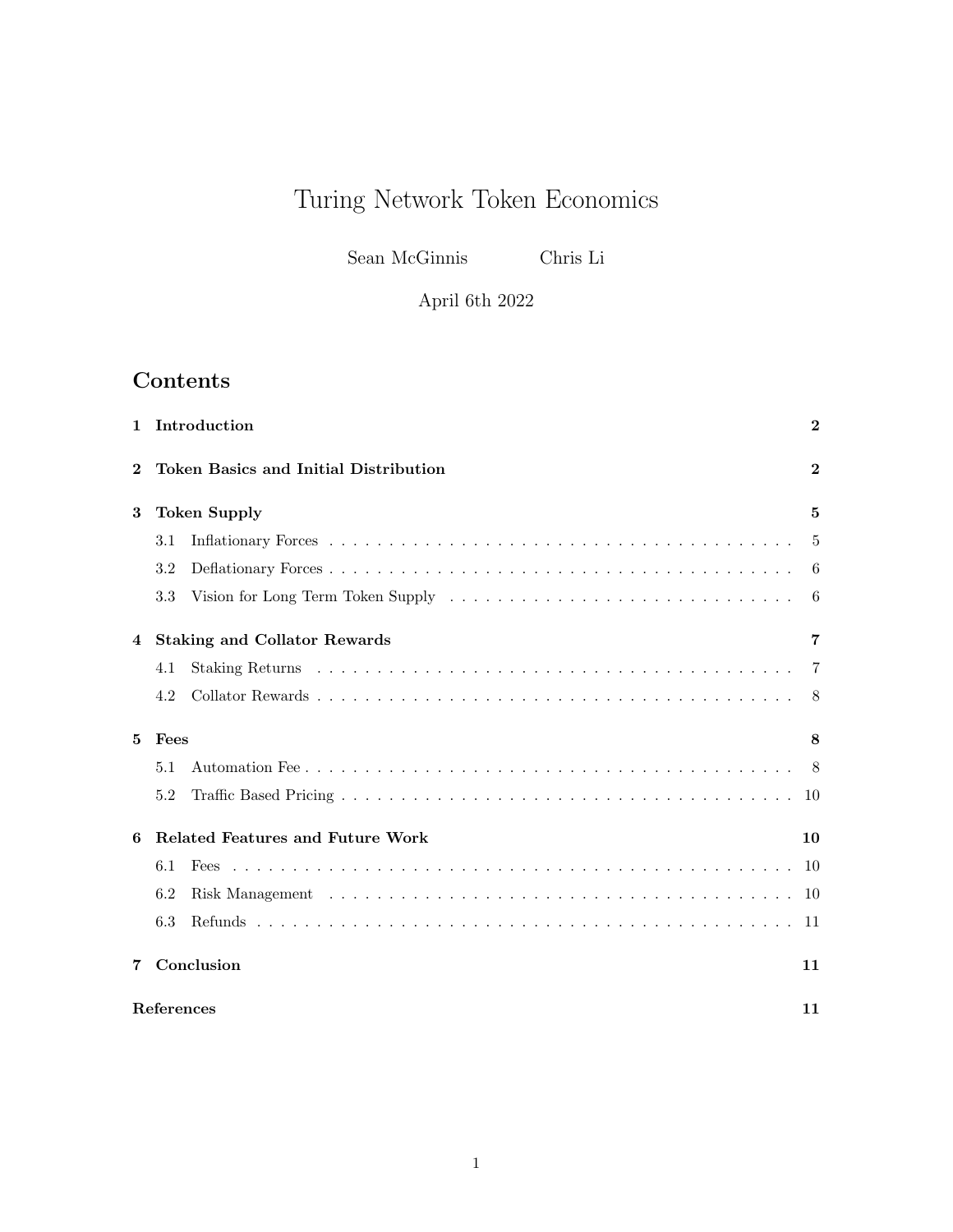## <span id="page-1-0"></span>1 Introduction

TUR is the native token of Turing Network, the canary network of OAK Network. Turing is a delegated proof of stake network with the purpose of serving as a testing ground and proof of concept for OAK Network. Turing is designed to be experimental, meaning that it will be more influenced by the development team in order to test new features and ideas. As the canary network, we expect the Turing network to provide the majority of the services that will be made available on OAK.

The economic structure described in this paper is designed to be a proof of concept system that promotes good faith participation from a wide variety of stakeholders including automation users, stakers, collators, and investors.

## <span id="page-1-1"></span>2 Token Basics and Initial Distribution

This section will describe some of the basic features of the TUR token including the initial supply, distribution, and uses of the genesis tokens.

The initial supply of TUR will be one billion tokens. These tokens will be minted and placed into circulation over a three year schedule and will be distributed according to the figures below:



Figure 1: Initial TUR Distribution

Initially, the tokens will be distributed into each of these nine categories, accounting for the full 1 billion TUR supply. Each of these categories are minted and released on a separate schedule that is realized over three years. Vesting details are included in the following table and category descriptions.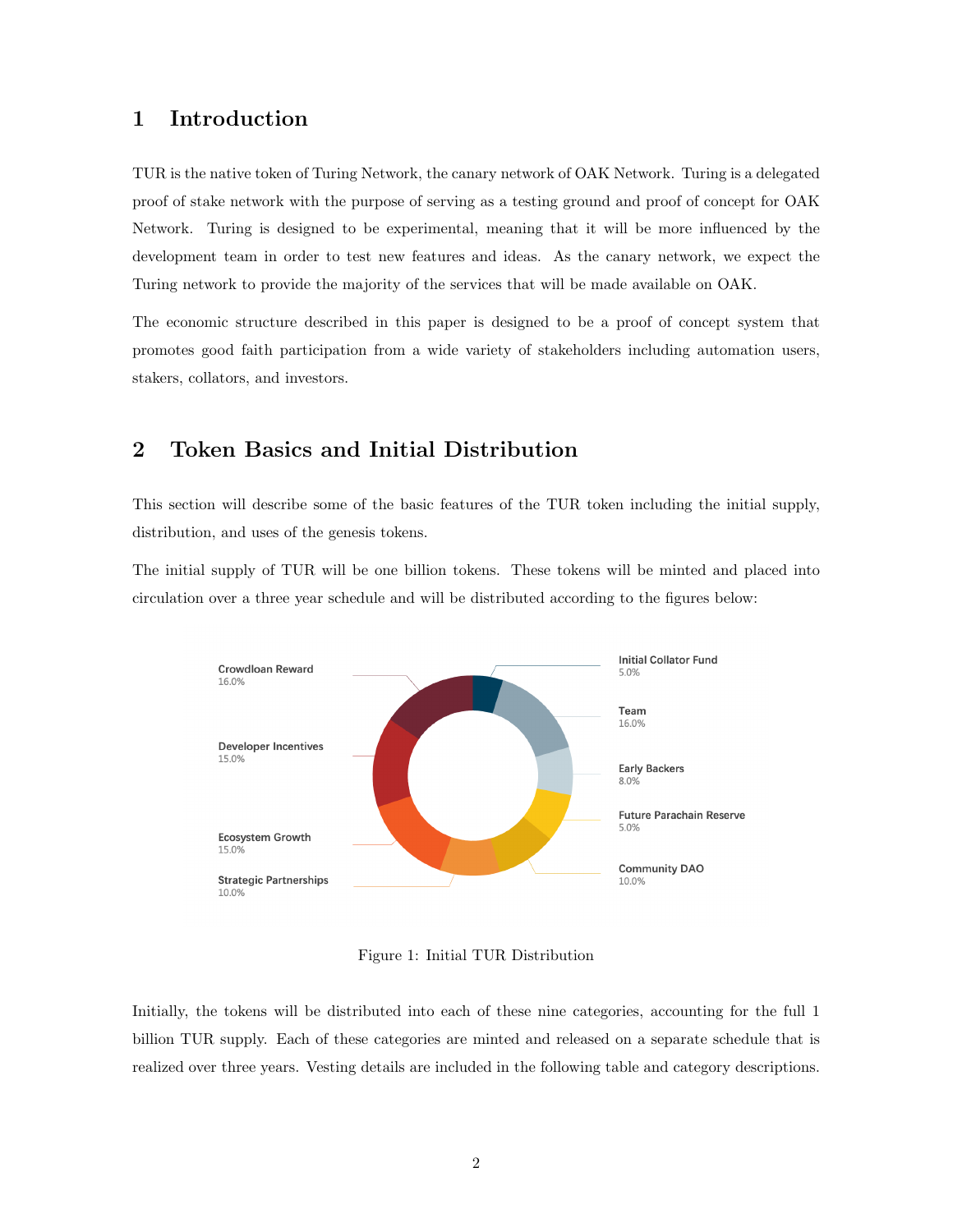| Stakeholder            | <b>Token Allocation</b> | Vesting Period (months) |
|------------------------|-------------------------|-------------------------|
| Early Backers          | $8.0\%$                 | 24                      |
| Team                   | $16.0\%$                | 36                      |
| Collator Fund          | $5.0\%$                 | 3                       |
| Community              | $66.0\%$                |                         |
| Parachain Crowdloan    | $16.0\%$                | 12                      |
| Developer Incentives   | $15.0\%$                | 36                      |
| Community Development  | $15.0\%$                | 36                      |
| Strategic Partnerships | $10.0\%$                | 36                      |
| Community DAO          | 10.0%                   | 24                      |
| Parachain Slot Reserve | $5.0\%$                 | 18                      |
| Total                  | $100.0\%$               |                         |

Figure 2: Token Distribution and Vesting Periods

#### Category Descriptions:

#### Early Backers:

- Purpose: To compensate the initial investors for supporting the development of the Turing Network.
- Vesting Schedule: Distributed in four equal payments at 6, 12, 18, and 24 months.

#### Team:

- Purpose: To incentivize the direct contractual workforce of the Turing Network.
- Vesting Schedule: Paid out in six equal payments at 6, 12, 18, 24, 30, and 36 months.

#### Initial Collator Fund:

- Purpose: To be sold in a closed sale to handpicked collators starting in month zero and extending until collators can be selected competitively within the market, approximately two months after launch. This collator onboarding is intended to ensure the stability and security of the network at this early stage.
- Vesting Schedule: 20% of the fund will be minted at launch with the remainder minted over the first two months of block production.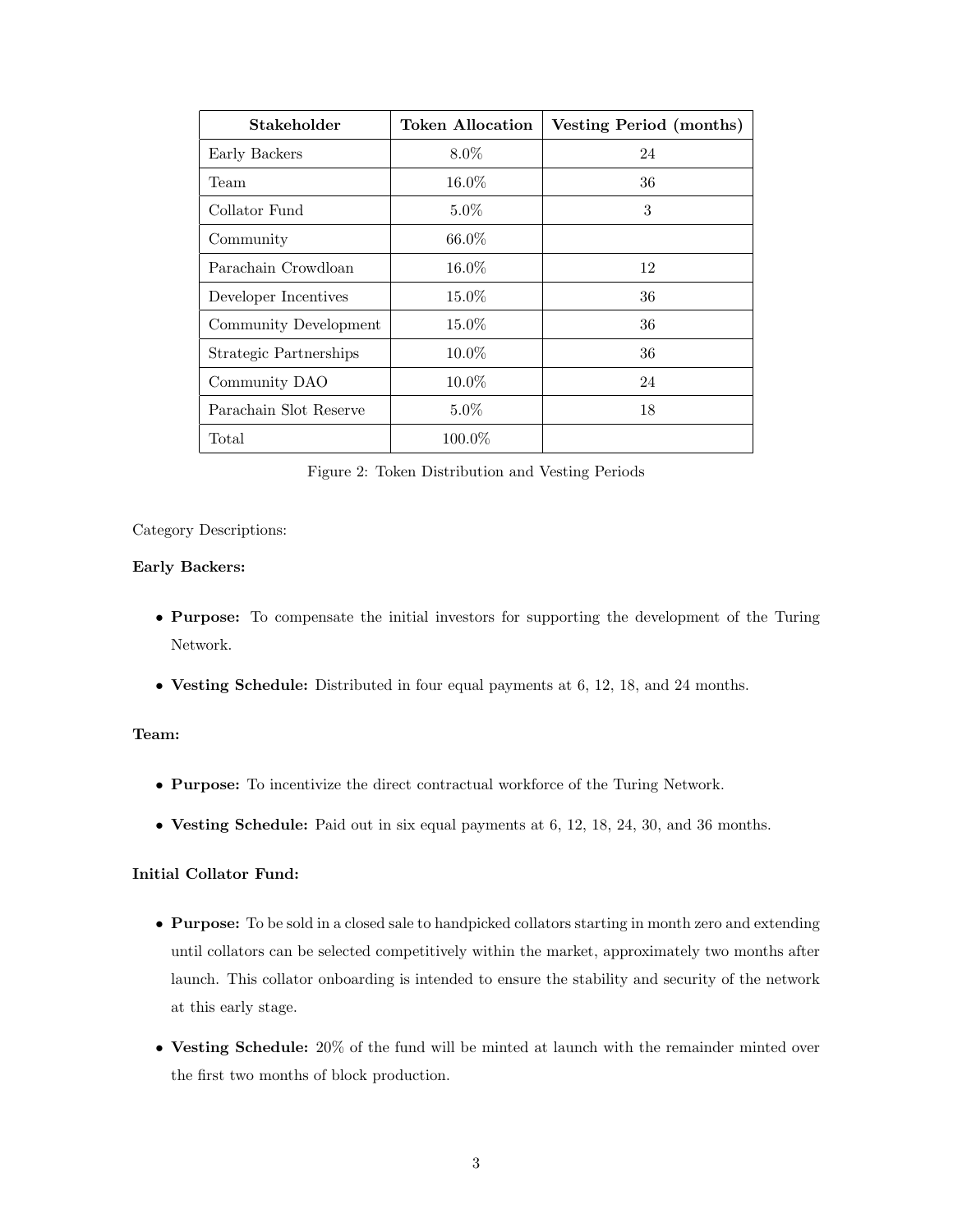#### Community:

- Crowdloan Reward:
	- Purpose: To raise KSM in a crowdloan to secure a Kusama parachain slot.
	- Vesting Schedule: 30% of earned tokens will be distributed to loan participants shortly after launch. The remaining 70% will be distributed in three payments at 4, 8, and 12 months from initial launch.
- Developer Incentives:
	- Purpose: To boost project and platform adoption among developers through a variety of programs such as open grants, bug bounties, and hackathons.
	- Vesting Schedule: These tokens will be minted and distributed in an approximately linear manner over the 36-month vesting period.
- Ecosystem Growth:
	- Purpose: To drive ecosystem growth through communication, marketing, and community development. These include initiatives such as Ambassador programs, KOL, meetups, and more.
	- Vesting Schedule: These tokens will be minted and distributed in an approximately linear manner over the 36-month vesting period.

#### • Strategic Partnerships:

- Purpose: To provide free trials for partners, such as trading firms and exchanges, as well as to create initial liquidity pools for cross-chain asset transfer.
- Vesting Schedule: These tokens will be minted and distributed in an approximately linear manner over the 24-month vesting period.
- Community DAO:
	- Purpose: To provide the community with some initial resources to help drive feature, network, and community development in a direction of their choosing.
	- Vesting Schedule: These funds will be vested in four equal payments at 6, 12, 18, and 24 months.

#### Future Parachain Slot Reserve:

• Purpose: To be reserved for winning future parachain slots on Kusama.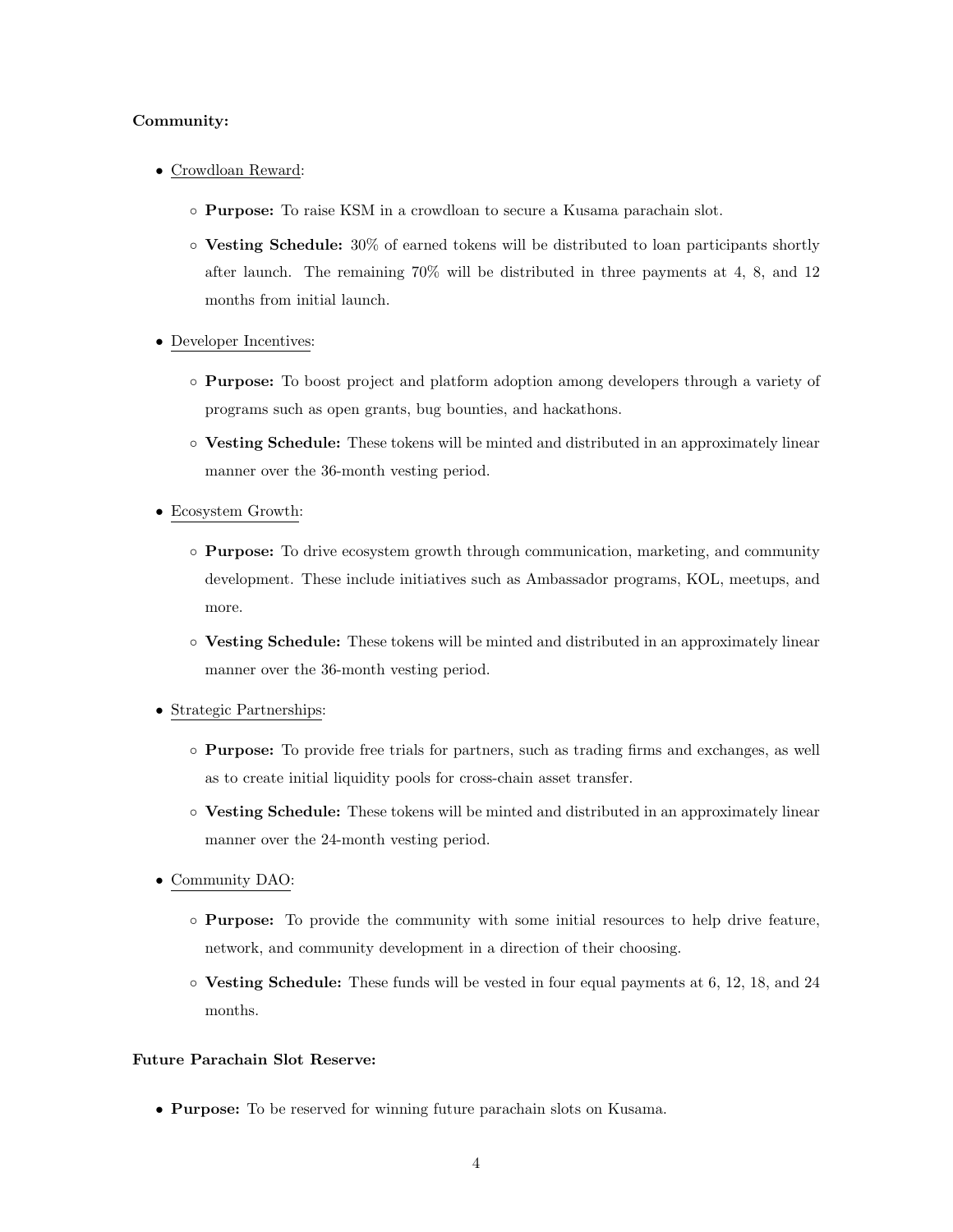• Vesting Schedule: Half of these tokens will be minted and released at six months, the other half is released at 18 months. This fund will also be supplemented through 1.5% annual inflation.



The vesting schedules described above result in the circulating supply curve shown in Figure [3.](#page-4-2)

<span id="page-4-2"></span>Figure 3: Circulating Supply Curve

## <span id="page-4-0"></span>3 Token Supply

This section discusses inflationary and deflationary forces, the expected long-term token supply, and burning mechanisms.

#### <span id="page-4-1"></span>3.1 Inflationary Forces

Inflation is expected to follow a model similar to Moonbeam which includes a fixed 5% annual inflation rate divided into 3 components:

This inflationary force will be constant throughout the duration of the network's life except for the first two months. Additionally, it will be counterbalanced through burning of transaction fees and treasury funds which are expected to result in the token becoming slightly deflationary over time.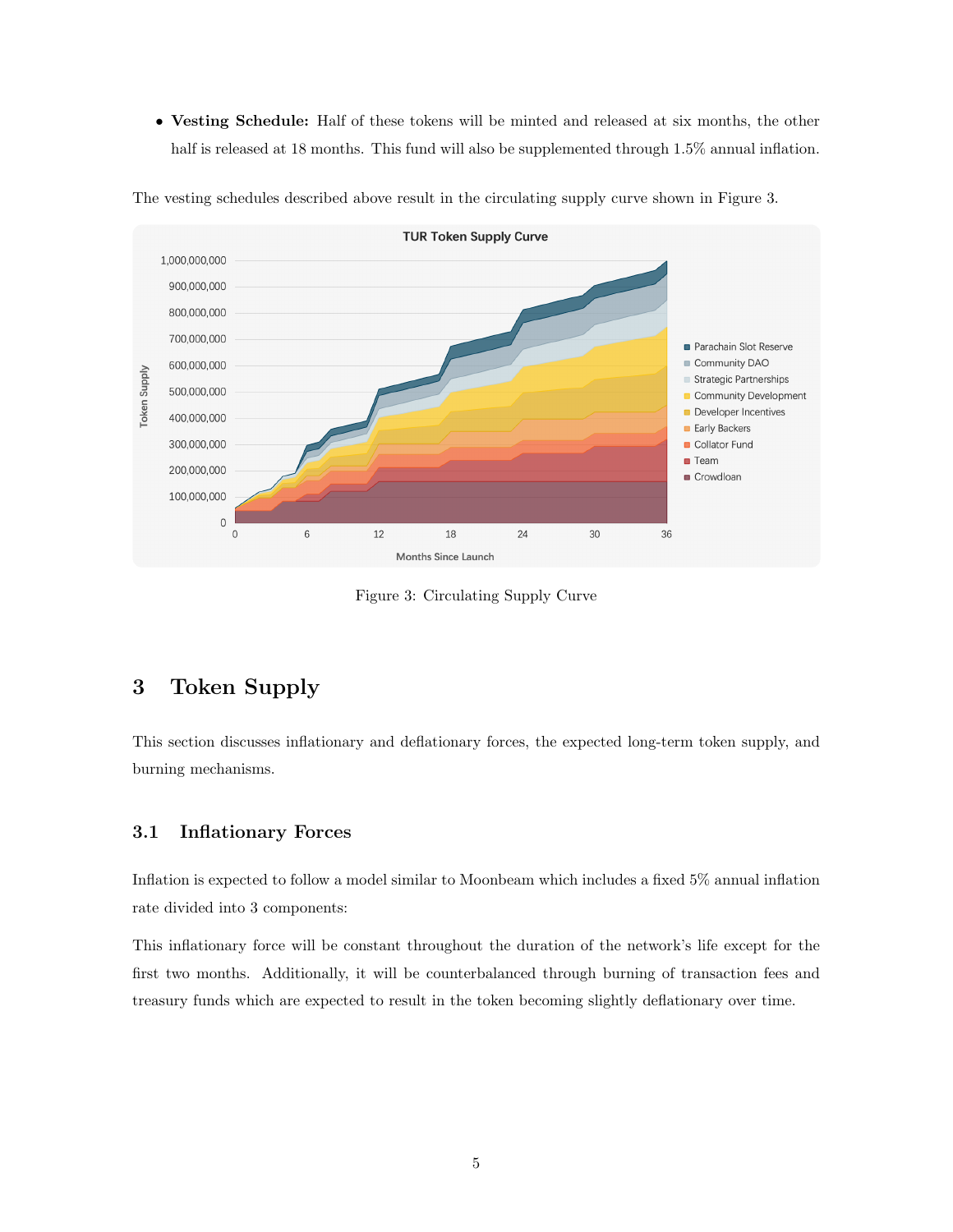

<span id="page-5-2"></span>Figure 4: Breakdown of inflationary forces

#### <span id="page-5-0"></span>3.2 Deflationary Forces

The constant 5% annual inflation will be counter balanced through burning a portion of automation fees. At the launch of the Turing Network the burn percentage will be small and will grow over the life of the ecosystem. The lower initial burn rate will allow early revenue to be invested back into the Turing network to pursue positive NPV projects and improve the ecosystem. Overtime, the portion of transaction fees burned will grow to provide a deflationary force that may make the token deflationary overall. The changes in the burn rate will be decided through the governance process and will respond to the abundance of positive NPV projects available to the Turing Network.

In addition, funds in the treasury will also be burned overtime if left unused. Initially, this feature will be turned off in order to make best use of resources in the early stages of the ecosystem but will be activated shortly after launch.

#### <span id="page-5-1"></span>3.3 Vision for Long Term Token Supply

The vision for Turing's long term token supply is to be initially inflationary to allow tokens to be used towards positive net present value (NPV) projects voted on by the community. As the network matures there may come a time when it is more valuable to token holders to pursue development projects selectively and burn a larger portion of transaction fees (returning value to token holders). With sufficient traffic and a large enough burn percentage the token may become deflationary as value is distributed back to token holders. This point, where there is a greater supply of treasury tokens than positive NPV projects, may take many years to arrive or may never be reached if new opportunities are constantly presenting themselves. This transition to burning a larger portion of transaction fees will need to be decided upon by the token holders through participating in the governance process.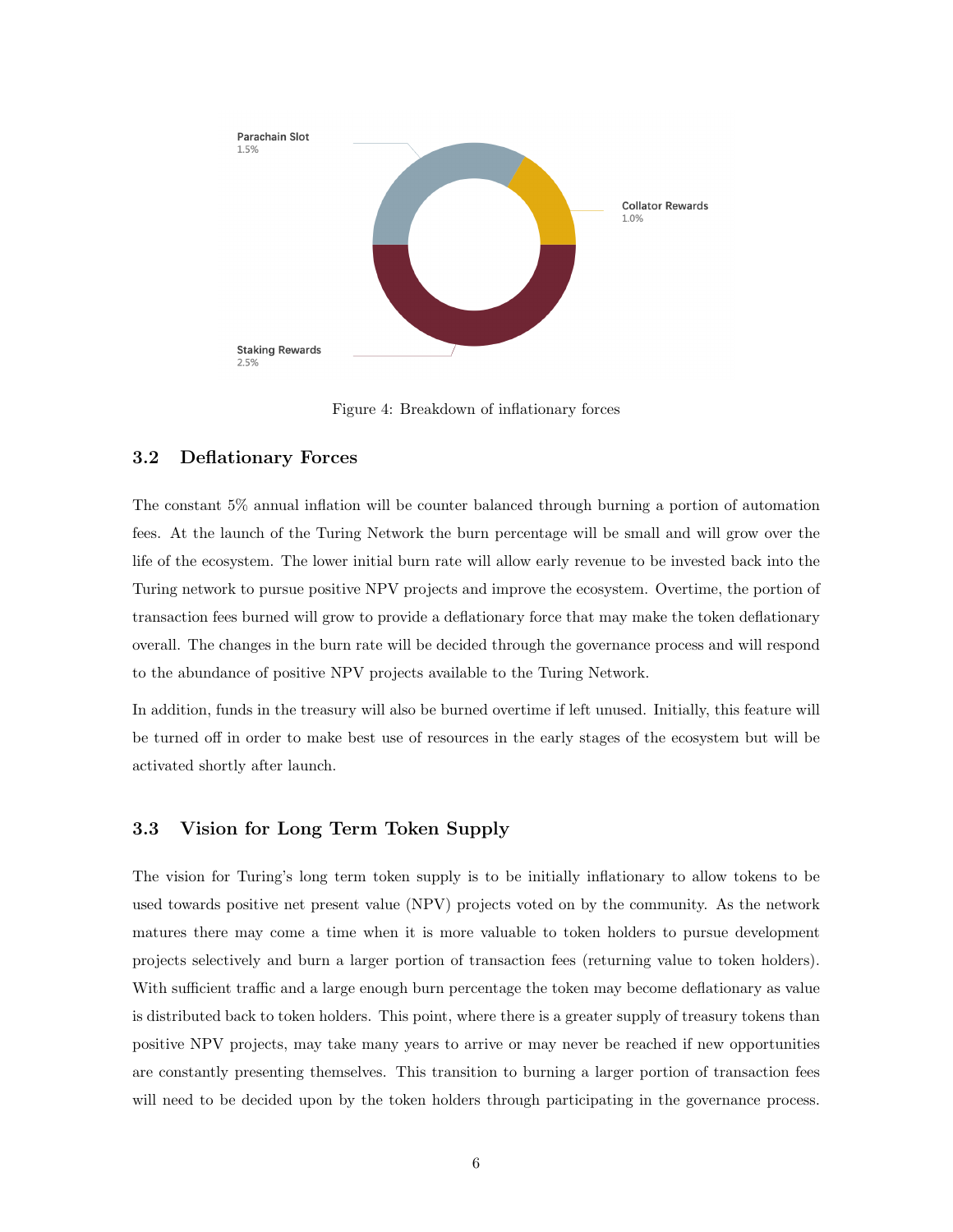

Figure [5](#page-6-2) displays one example of how the long term TUR circulating token supply is envisioned.

<span id="page-6-2"></span>Figure 5: One possible curve for the total token supply over time

## <span id="page-6-0"></span>4 Staking and Collator Rewards

Staking and Collator rewards will be granted once inflation is activated for the Turing network (at the 2 month mark). These rewards will be evenly paid to collators for each block they successfully author, encouraging collator reliability. Of the 5% of the total inflation,  $1/5$  (1% inflation) of this token supply will be provided directly to collators. Staking rewards will be granted in a similar manner to the top 300 stakers for each active collator. 1/2 of tokens minted through inflation (2.5% inflation) will be divided among the stakers per block authored. Dividing the token rewards in this way encourages collators to be reliable in order to maximize their rewards and encourages stakers to approximately evenly split themselves among collators with some variation based on collator reliability.

Inflation will consider not just the circulating token supply but the entire token supply at the time meaning that the 5% inflation over the first year will consider that there are approximately 1 billion tokens despite the circulating supply being much less. This allows for outsized TUR returns on collating and staking over the first couple years while the circulating token supply is still low. These larger early returns add stability to the ecosystem when it is younger and riskier and ensures that collating and staking will be an attractive option despite the risk associated with newer and less-established products.

#### <span id="page-6-1"></span>4.1 Staking Returns

Figure [4](#page-5-2) shows staking rates of return with 3 different assumptions of the percentage of the circulating supply of TUR staked (10%, 30%, and 50%). This graph displays both the higher rates of return over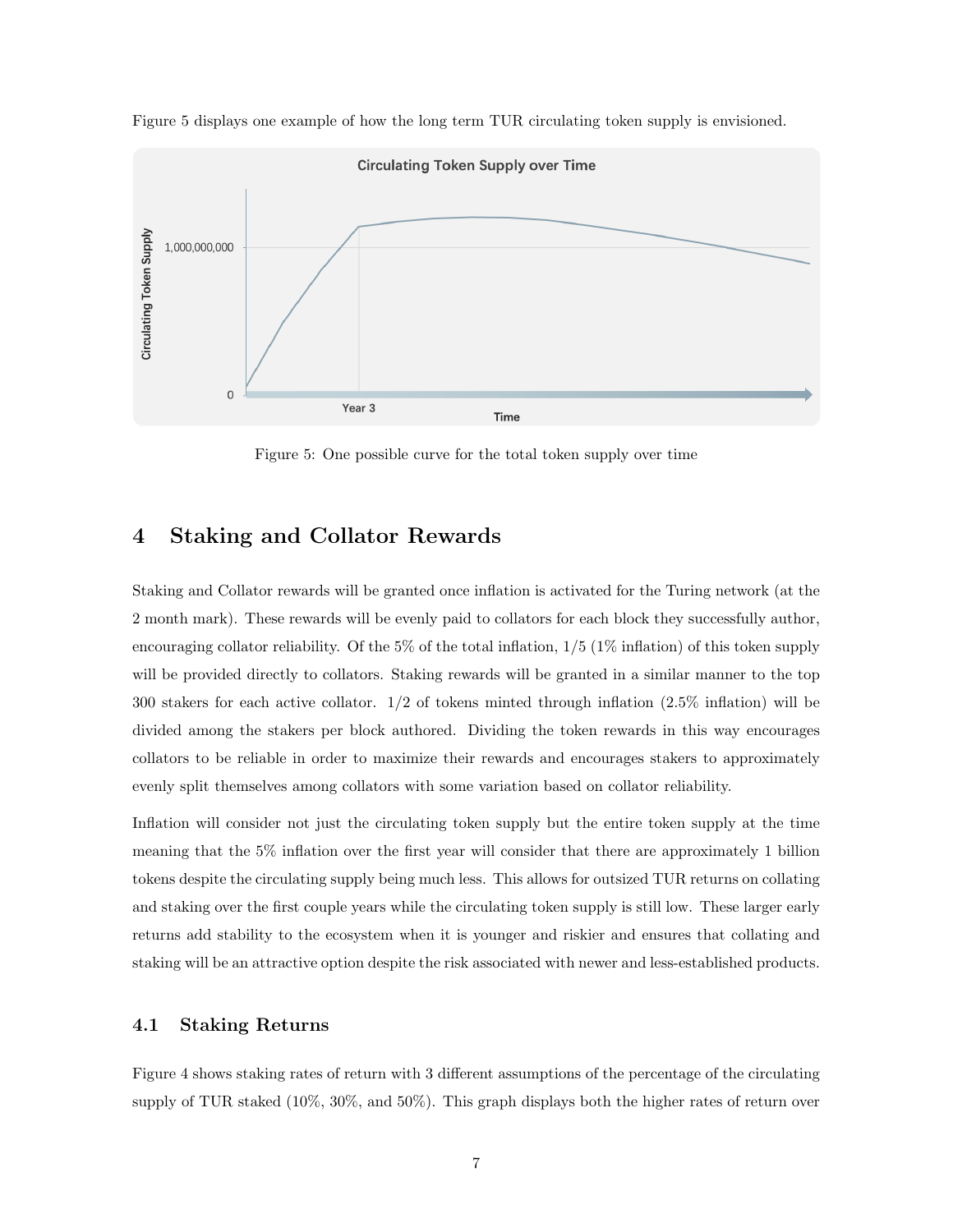the early stages of the ecosystem as well as demonstrates how an equilibrium will be reached for the total supply of TUR staked. Rates of return are higher if total supply staked is low encouraging token holders to increase their stake.



Figure 6: TUR staking annual rates of return as a function of time (differences between graphs assume different percentages of circulating tokens staked)

The average first year staking rates of return for 10%, 30%, and 50% of total circulating supply staked are ∽92%, ∽30%, and ∽18% respectively.

#### <span id="page-7-0"></span>4.2 Collator Rewards

Collators can expect to earn the staking rewards described above for their self-staked TUR. In addition, they will receive collating rewards over a time period according to the following equation:

Collator Rewards = 1% inflation  $* \#$  of blocks authored by the collator/ $\#$  of total blocks in that time period

While the total number of collator slots will be capped to avoid exceeding an upper limit, if fewer collators are competing or if they have less staked, the rewards per unit of invested capital increase. This mechanism encourages collator rewards to remain competitive over time.

#### <span id="page-7-1"></span>5 Fees

#### <span id="page-7-2"></span>5.1 Automation Fee

Automation fees power the core functionality of the Turing ecosystem which allows users to set time or price triggers to schedule their future transactions. This functionality requires both inclusion weight (at the time the task is created) and execution weight (at the time that the task is executed). Additionally some resources will be required to store the task on the chain as it awaits execution. The formula for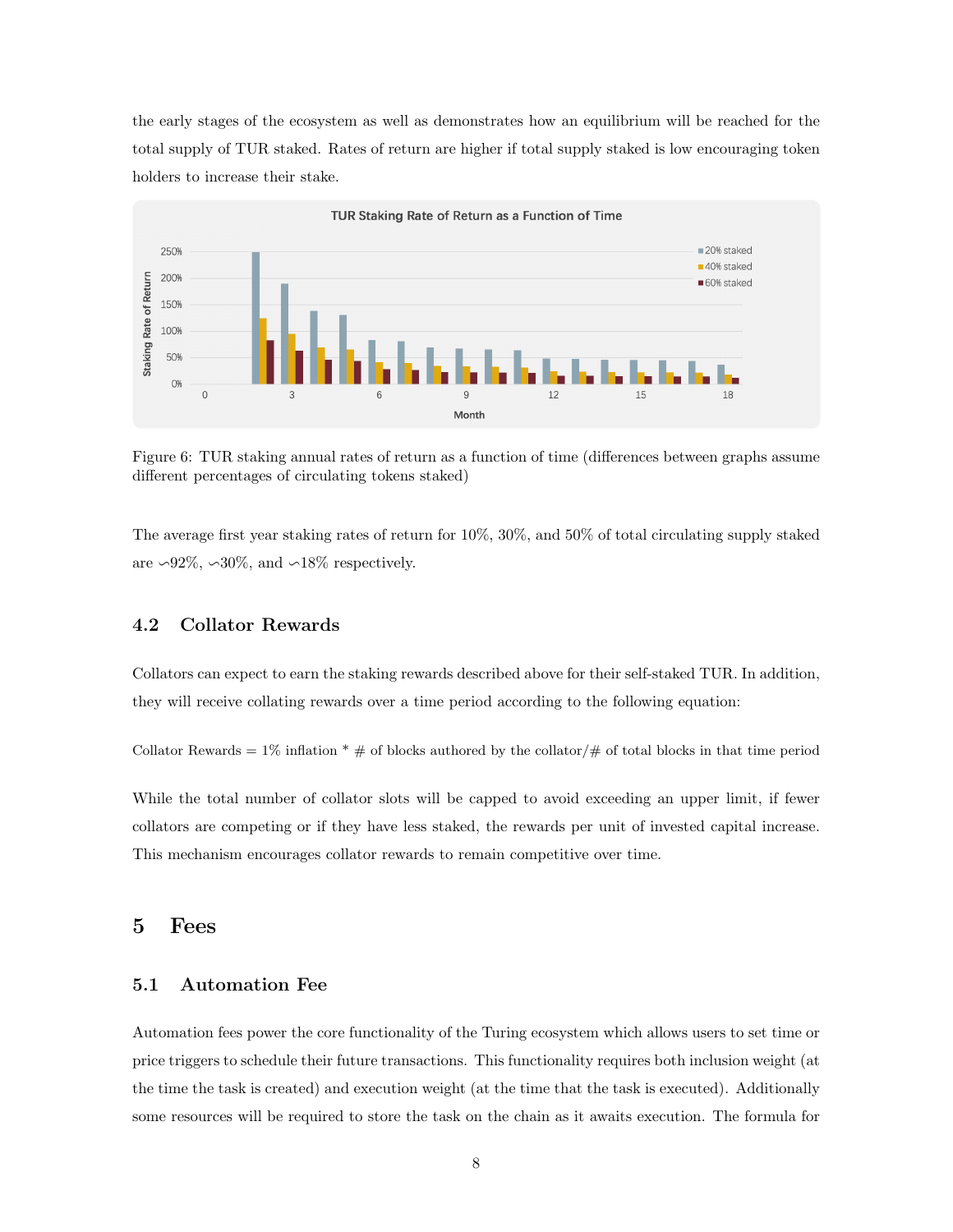this fee is as follows:

$$
Fee(Task) = C_{now} * [BaseFee + InclusionWeight(Task)] + ExpectedRent(Task)
$$

$$
+ \sum_{n=1}^{k} (CrosschainFees_n + OracleFees_n + C_n * ExecutionWeight (tx_n))
$$

$$
(1)
$$

Where:

- $C_{now}$ : Is a traffic multiplier based on the traffic of the previous block
- $BaseFree:$  A minimum fee for including any task on the blockchain
- InclusionWeight(Task): A fee that scales linearly with the weight of including the task on the block
- ExpectedRent(Task): A function of the expected space required on the block for the pointer until the execution time is reached.
- $K$ : the number of requested transactions in the task
- *n*: each specific task is represented by a single integer value of *n*.
- $\bullet$  CrosschainFees: The expected required fees to execute the requested task on other blockchains (for example a Polkadot or Ethereum gas fee if transactions are executed on those chains as part of the task).
- OracleFees: The expected required fee for oracle inputs that may be required to trigger a task (such as token price data)
- $C_n$ : Is a traffic multiplier based on the expected traffic at the time of execution
- *ExecutionWeight(tx)*: A fee that scales linearly with the execution weight of the requested transaction

This equation describes the automation fees for time or price triggers and can be used for both one time and recurring tasks (for example a task including 12 monthly payments). Ultimately, this equation accounts for the costs of including a task on the blockchain considering task weight and blockchain congestion at that time, as well as the costs of executing the task based on weight, congestion, and the fees of other ecosystems if applicable. If a transaction is made that does not require automation, for example: simply moving funds from one wallet to another, then only the inclusion fee is charged as no rent or execution weight is required.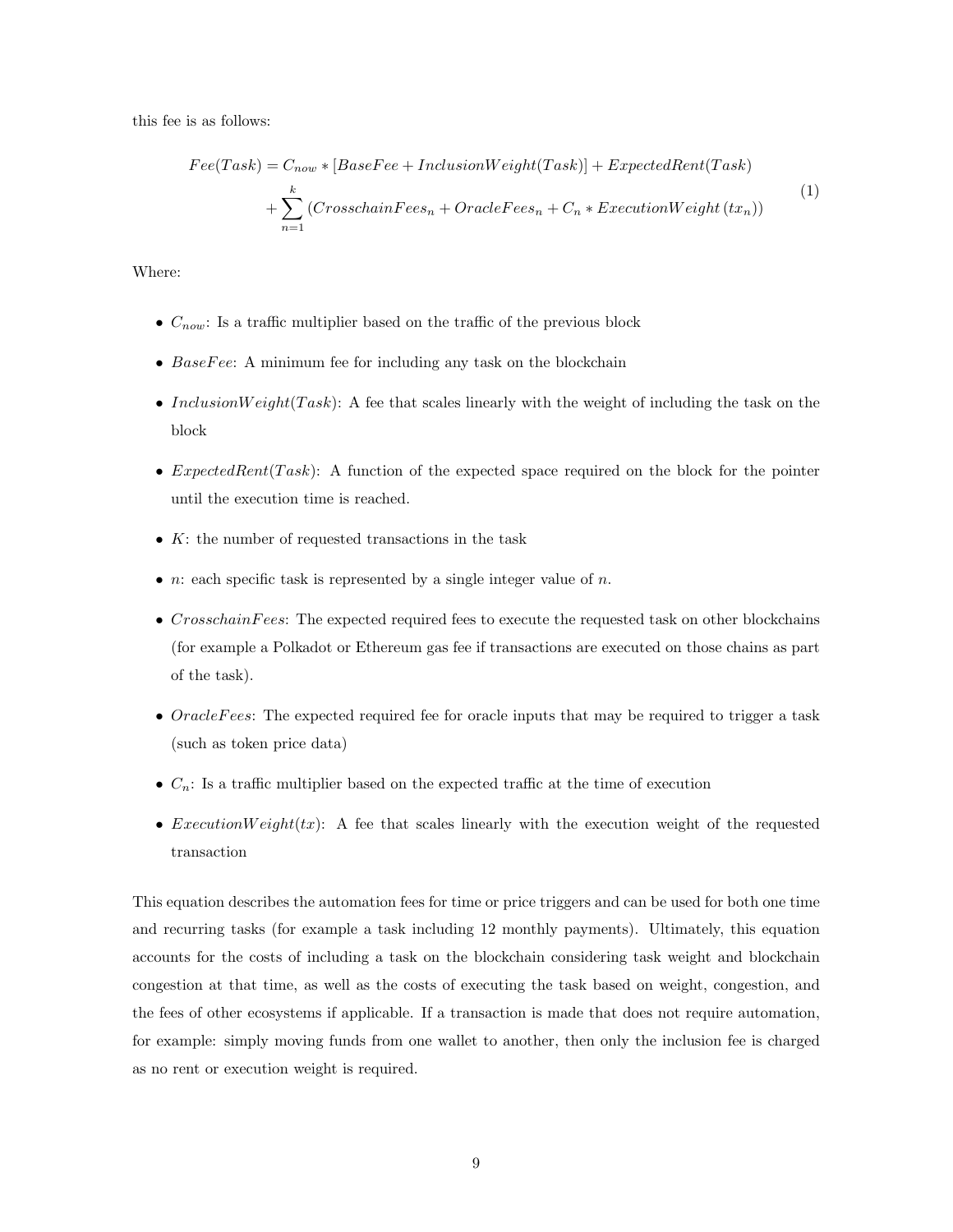#### <span id="page-9-0"></span>5.2 Traffic Based Pricing

Traffic multipliers are designed similarly to Polkadot traffic factors. These factors slowly increase or decrease the fees charged for new tasks based on whether block fill rates are above or below a target level. While Polkadot only needs to change their fee based on ecosystem traffic at the time a transaction is made, Turing and OAK need to also consider the expected traffic of the ecosystem at the time that the task is executed. This requires some prediction of future traffic depending on how payment methods are structured. These will be explored in greater depth in future documentation.

These traffic factors prevent customers from experiencing large price changes from one moment to the next, however, fees will still adjust over longer periods of time, approaching a market equilibrium.

### <span id="page-9-1"></span>6 Related Features and Future Work

The Turing and OAK Networks are designed with many future features and functionalities in mind. Some of these items will be discussed briefly below with more to come in future documentation.

#### <span id="page-9-2"></span>6.1 Fees

This paper only scratches the surface of OAK's fee model which needs to consider changing prices over time as well as ecosystem traffic both today and in the future. When pricing triggers are introduced, enabling stop loss and limit orders, OAK needs to be able to handle processing large numbers of orders that arrive at unpredictable times. These technical considerations affect fees which must ultimately account for risk, managing high traffic events, and responding to/prioritizing customer needs. OAK plans on releasing further documentation on fee design detailing each feature and associated tradeoffs.

Additionally, more work is being done to understand XCMP (cross-chain message passing protocol) fees to allow TUR to interact with other Kusama parachains. Future work will detail the fee structures for interacting with chains both within and outside the Polkadot/Kusama ecosystem.

#### <span id="page-9-3"></span>6.2 Risk Management

Web3 is famous for its volatility, and OAK's event registry model inherently takes on risk as it accepts payments and fees at one time, but executes the transactions at another. OAK plans to build risk management directly into the product through use of insurance and liquidity pools that minimize customer risk exposure. Our end goal is to provide a "set it and forget it" automation experience that is both affordable and reliable regardless of market conditions. OAK will provide additional